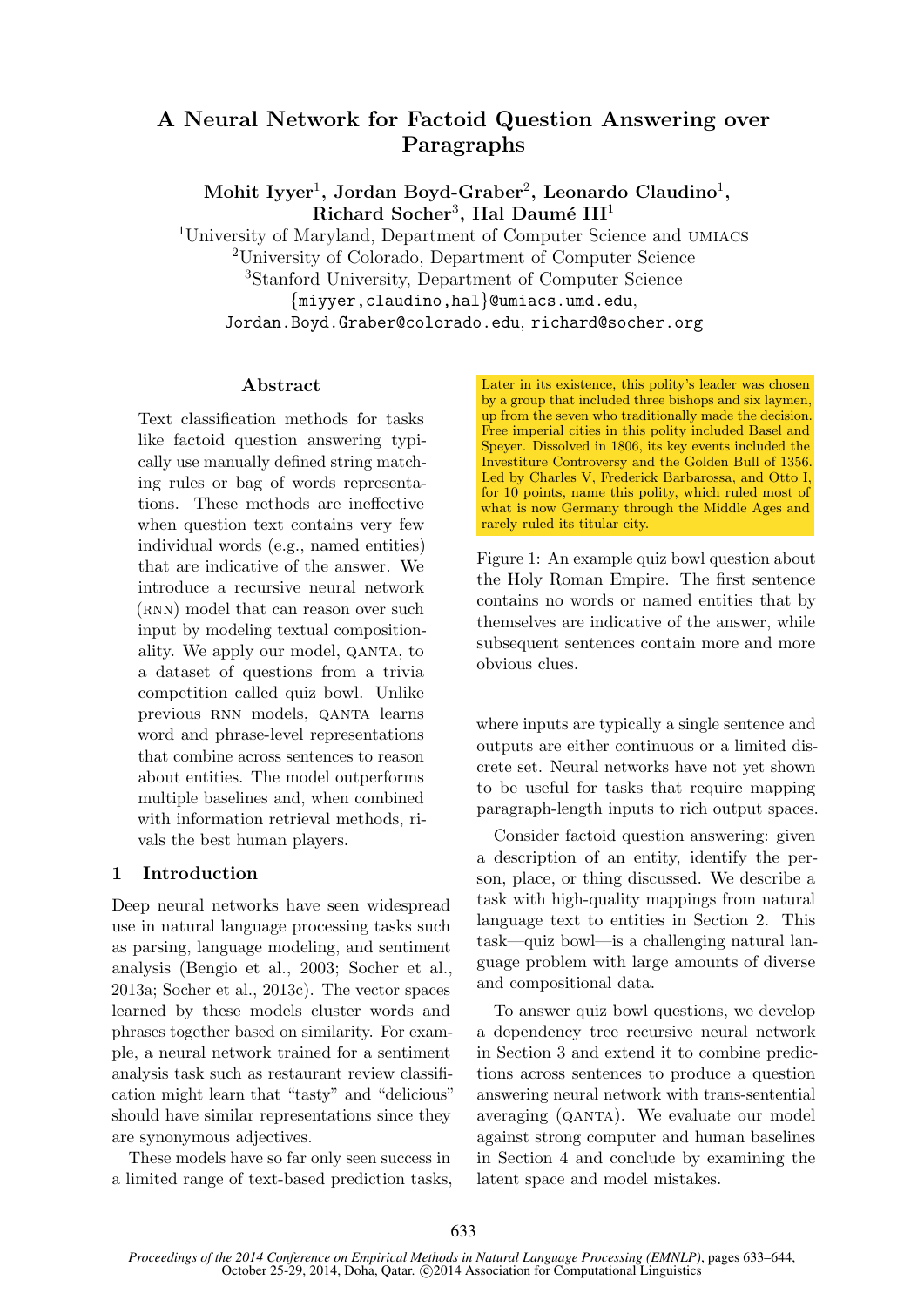# 2 Matching Text to Entities: Quiz Bowl

Every weekend, hundreds of high school and college students play a game where they map raw text to well-known entities. This is a trivia competition called quiz bowl. Quiz bowl questions consist of four to six sentences and are associated with factoid answers (e.g., history questions ask players to identify specific battles, presidents, or events). Every sentence in a quiz bowl question is guaranteed to contain clues that uniquely identify its answer, even without the context of previous sentences. Players answer at any time—ideally more quickly than the opponent—and are rewarded for correct answers.

Automatic approaches to quiz bowl based on existing NLP techniques are doomed to failure. Quiz bowl questions have a property called pyramidality, which means that sentences early in a question contain harder, more obscure clues, while later sentences are "giveaways". This design rewards players with deep knowledge of a particular subject and thwarts bag of words methods. Sometimes the first sentence contains no named entities—answering the question correctly requires an actual understanding of the sentence (Figure 1). Later sentences, however, progressively reveal more well-known and uniquely identifying terms.

Previous work answers quiz bowl questions using a bag of words (naïve Bayes) approach (Boyd-Graber et al., 2012). These models fail on sentences like the first one in Figure 1, a typical hard, initial clue. Recursive neural networks (RNNs), in contrast to simpler models, can capture the compositional aspect of such sentences (Hermann et al., 2013).

RNNs require many redundant training examples to learn meaningful representations, which in the quiz bowl setting means we need multiple questions about the same answer. Fortunately, hundreds of questions are produced during the school year for quiz bowl competitions, yielding many different examples of questions asking about any entity of note (see Section 4.1 for more details). Thus, we have built-in redundancy (the number of "askable" entities is limited), but also built-in diversity, as difficult clues cannot appear in every question without becoming well-known.

# 3 Dependency-Tree Recursive Neural Networks

To compute distributed representations for the individual sentences within quiz bowl questions, we use a dependency-tree RNN (DT-RNN). These representations are then aggregated and fed into a multinomial logistic regression classifier, where class labels are the answers associated with each question instance.

In previous work, Socher et al. (2014) use DT-RNNs to map text descriptions to images. DT-RNNs are robust to similar sentences with slightly different syntax, which is ideal for our problem since answers are often described by many sentences that are similar in meaning but different in structure. Our model improves upon the existing DT-RNN model by jointly learning answer and question representations in the same vector space rather than learning them separately.

# 3.1 Model Description

As in other RNN models, we begin by associating each word w in our vocabulary with a vector representation  $x_w \in \mathbb{R}^d$ . These vectors are stored as the columns of a  $d \times V$  dimensional word embedding matrix  $W_e$ , where V is the size of the vocabulary. Our model takes dependency parse trees of question sentences (De Marneffe et al., 2006) and their corresponding answers as input.

Each node  $n$  in the parse tree for a particular sentence is associated with a word  $w$ , a word vector  $x_w$ , and a hidden vector  $h_n \in \mathbb{R}^d$ of the same dimension as the word vectors. For internal nodes, this vector is a phrase-level representation, while at leaf nodes it is the word vector  $x_w$  mapped into the hidden space. Unlike in constituency trees where all words reside at the leaf level, internal nodes of dependency trees are associated with words. Thus, the DT-RNN has to combine the current node's word vector with its children's hidden vectors to form  $h_n$ . This process continues recursively up to the root, which represents the entire sentence.

We associate a separate  $d \times d$  matrix  $W_r$  with each dependency relation  $r$  in our dataset and learn these matrices during training.<sup>1</sup> Syntactically untying these matrices improves com-

<sup>&</sup>lt;sup>1</sup>We had 46 unique dependency relations in our quiz bowl dataset.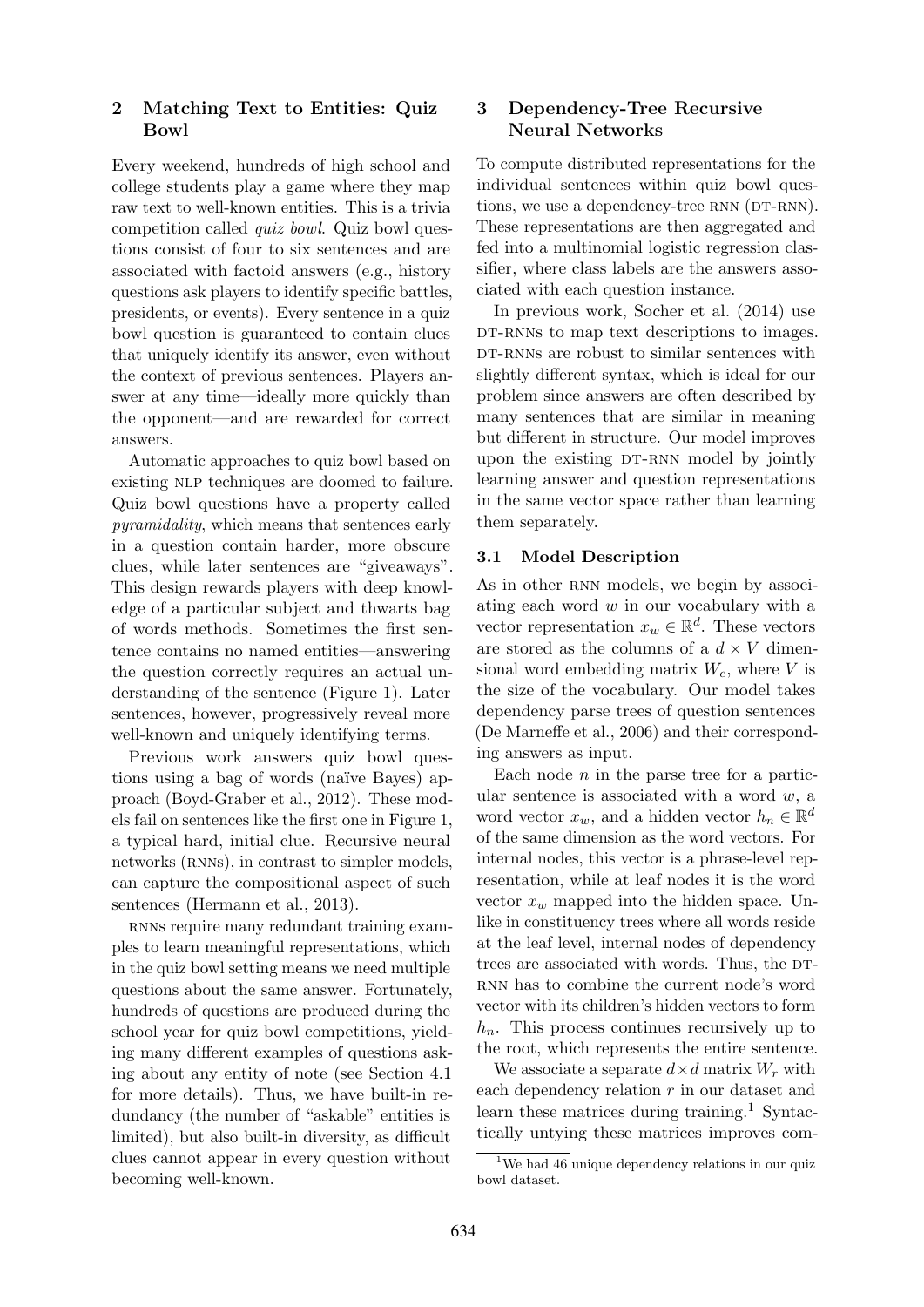

Figure 2: Dependency parse of a sentence from a question about Sparta.

positionality over the standard RNN model by taking into account relation identity along with tree structure. We include an additional  $d \times d$ matrix,  $W_v$ , to incorporate the word vector  $x_w$ at a node into the node vector  $h_n$ .

Given a parse tree (Figure 2), we first compute leaf representations. For example, the hidden representation  $h_{\text{helots}}$  is

$$
h_{\text{helots}} = f(W_v \cdot x_{\text{helots}} + b), \tag{1}
$$

where f is a non-linear activation function such as tanh and b is a bias term. Once all leaves are finished, we move to interior nodes with already processed children. Continuing from "helots" to its parent, "called", we compute

$$
h_{\text{called}} = f(W_{\text{DOBJ}} \cdot h_{\text{helots}} + W_v \cdot x_{\text{called}} + b). \tag{2}
$$

We repeat this process up to the root, which is

$$
h_{\text{depended}} = f(W_{\text{NSUBJ}} \cdot h_{\text{economy}} + W_{\text{PREF}} \cdot h_{\text{on}} + W_v \cdot x_{\text{depended}} + b). \tag{3}
$$

The composition equation for any node  $n$  with children  $K(n)$  and word vector  $x_w$  is  $h_n =$ 

$$
f(W_v \cdot x_w + b + \sum_{k \in K(n)} W_{R(n,k)} \cdot h_k), \quad (4)
$$

where  $R(n, k)$  is the dependency relation between node  $n$  and child node  $k$ .

#### 3.2 Training

Our goal is to map questions to their corresponding answer entities. Because there are a limited number of possible answers, we can view this as a multi-class classification task. While a softmax layer over every node in the tree could predict answers (Socher et al., 2011; Iyyer et al., 2014), this method overlooks that most answers are themselves words (features) in other questions (e.g., a question on World War II might mention the Battle of the Bulge and vice versa). Thus, word vectors associated with such answers can be trained in the same vector space as question text,<sup>2</sup> enabling us to model relationships between answers instead of assuming incorrectly that all answers are independent.

To take advantage of this observation, we depart from Socher et al. (2014) by training both the answers and questions jointly in a single model, rather than training each separately and holding embeddings fixed during DT-RNN training. This method cannot be applied to the multimodal text-to-image mapping problem because text captions by definition are made up of words and thus cannot include images; in our case, however, question text can and frequently does include answer text.

Intuitively, we want to encourage the vectors of question sentences to be near their correct answers and far away from incorrect answers. We accomplish this goal by using a contrastive max-margin objective function described below. While we are not interested in obtaining a ranked list of answers,<sup>3</sup> we observe better performance by adding the weighted approximaterank pairwise (warp) loss proposed in Weston et al. (2011) to our objective function.

Given a sentence paired with its correct answer  $c$ , we randomly select j incorrect answers from the set of all incorrect answers and denote this subset as  $Z$ . Since  $c$  is part of the vocabulary, it has a vector  $x_c \in W_e$ . An incorrect answer  $z \in Z$  is also associated with a vector  $x_z \in W_e$ . We define S to be the set of all nodes in the sentence's dependency tree, where an individual node  $s \in S$  is associated with the

<sup>2</sup>Of course, questions never contain their own answer as part of the text.

<sup>3</sup> In quiz bowl, all wrong guesses are equally detrimental to a team's score, no matter how "close" a guess is to the correct answer.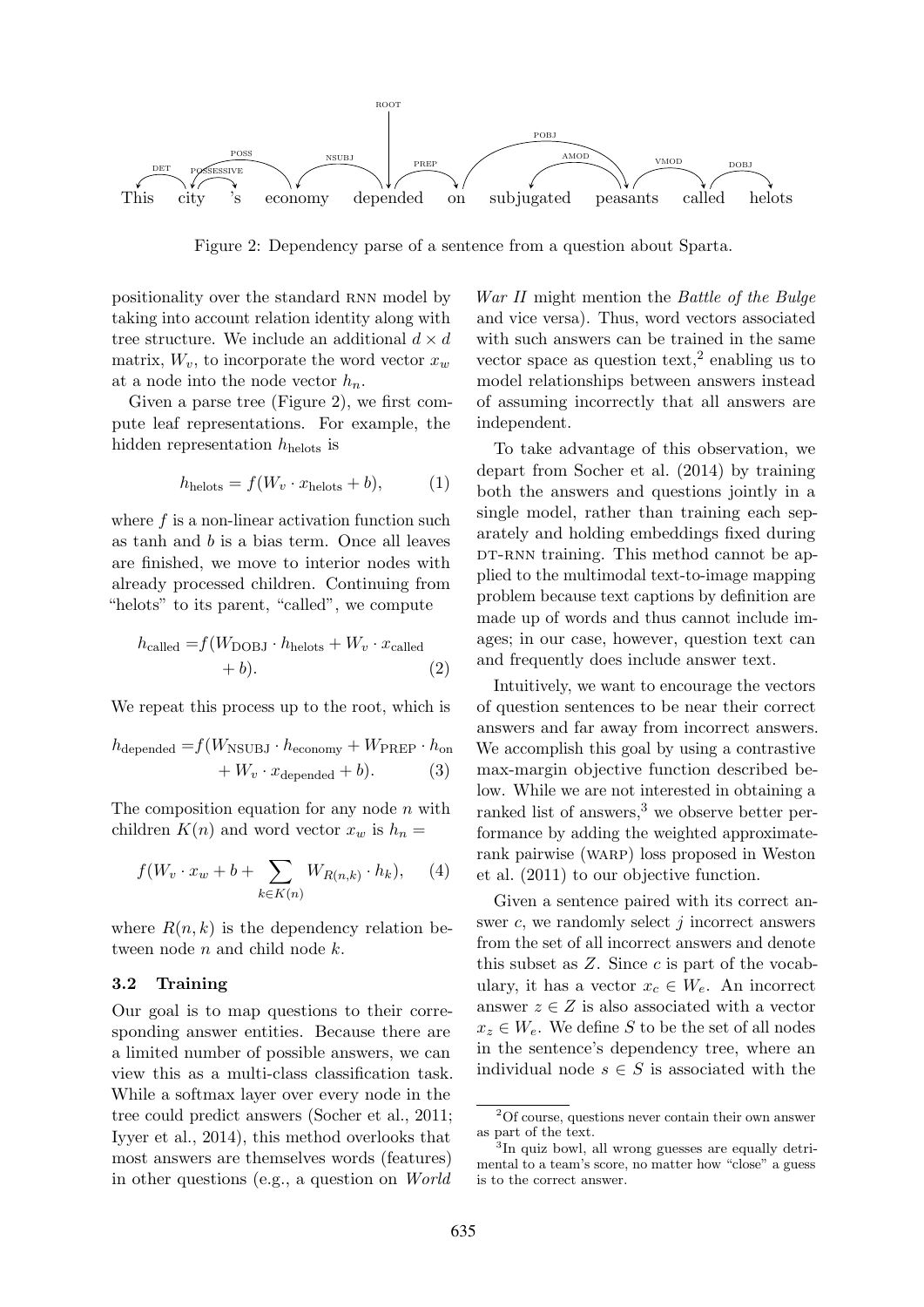hidden vector  $h_s$ . The error for the sentence is

$$
C(S, \theta) = \sum_{s \in S} \sum_{z \in Z} L(range(c, s, Z)) \max(0, \quad 1 - x_c \cdot h_s + x_z \cdot h_s), \quad (5)
$$

where the function  $rank(c, s, Z)$  provides the rank of correct answer c with respect to the incorrect answers Z. We transform this rank into a loss function<sup>4</sup> shown by Usunier et al. (2009) to optimize the top of the ranked list,  $L(r) = \sum^{r}$  $\frac{i=1}{i}$  $1/i$ .

Since  $rank(c, s, Z)$  is expensive to compute, we approximate it by randomly sampling K incorrect answers until a violation is observed  $(x_c \cdot h_s < 1 + x_z \cdot h_s)$  and set  $rank(c, s, Z)$  $(|Z|-1)/K$ , as in previous work (Weston et al., 2011; Hermann et al., 2014). The model minimizes the sum of the error over all sentences  $T$ normalized by the number of nodes  $N$  in the training set,

$$
J(\theta) = \frac{1}{N} \sum_{t \in T} C(t, \theta).
$$
 (6)

The parameters  $\theta = (W_{r \in R}, W_{v}, W_{e}, b)$ , where R represents all dependency relations in the data, are optimized using AdaGrad(Duchi et al.,  $2011$ .<sup>5</sup> In Section 4 we compare performance to an identical model (FIXED-QANTA) that excludes answer vectors from  $W_e$  and show that training them as part of  $\theta$  produces significantly better results.

The gradient of the objective function,

$$
\frac{\partial C}{\partial \theta} = \frac{1}{N} \sum_{t \in T} \frac{\partial J(t)}{\partial \theta},\tag{7}
$$

is computed using backpropagation through structure (Goller and Kuchler, 1996).

#### 3.3 From Sentences to Questions

The model we have just described considers each sentence in a quiz bowl question independently. However, previously-heard sentences within the same question contain useful information that we do not want our model to ignore. While past work on RNN models have been restricted to the sentential and sub-sentential levels, we show that sentence-level representations can be easily combined to generate useful representations at the larger paragraph level.

The simplest and best  $6$  aggregation method is just to average the representations of each sentence seen so far in a particular question. As we show in Section 4, this method is very powerful and performs better than most of our baselines. We call this averaged DT-RNN model qanta: a question answering neural network with trans-sentential averaging.

### 4 Experiments

We compare the performance of QANTA against multiple strong baselines on two datasets. qanta outperforms all baselines trained only on question text and improves an information retrieval model trained on all of Wikipedia. qanta requires that an input sentence describes an entity without mentioning that entity, a constraint that is not followed by Wikipedia sentences.<sup>7</sup> While IR methods can operate over Wikipedia text with no issues, we show that the representations learned by qanta over just a dataset of question-answer pairs can significantly improve the performance of ir systems.

#### 4.1 Datasets

We evaluate our algorithms on a corpus of over 100,000 question/answer pairs from two different sources. First, we expand the dataset used in Boyd-Graber et al. (2012) with publicallyavailable questions from quiz bowl tournaments held after that work was published. This gives us 46,842 questions in fourteen different categories. To this dataset we add 65,212 questions from NAQT, an organization that runs quiz bowl tournaments and generously shared with us all of their questions from 1998–2013.

<sup>&</sup>lt;sup>4</sup>Our experiments show that adding this loss term to the objective function not only increases performance but also speeds up convergence

<sup>&</sup>lt;sup>5</sup>We set the initial learning rate  $\eta = 0.05$  and reset the squared gradient sum to zero every five epochs.

 ${}^{6}$ We experimented with weighting earlier sentences less than later ones in the average as well as learning an additional RNN on top of the sentence-level representations. In the former case, we observed no improvements over a uniform average, while in the latter case the model overfit even with strong regularization.

<sup>&</sup>lt;sup>7</sup>We tried transforming Wikipedia sentences into quiz bowl sentences by replacing answer mentions with appropriate descriptors (e.g., "Joseph Heller" with "this author"), but the resulting sentences suffered from a variety of grammatical issues and did not help the final result.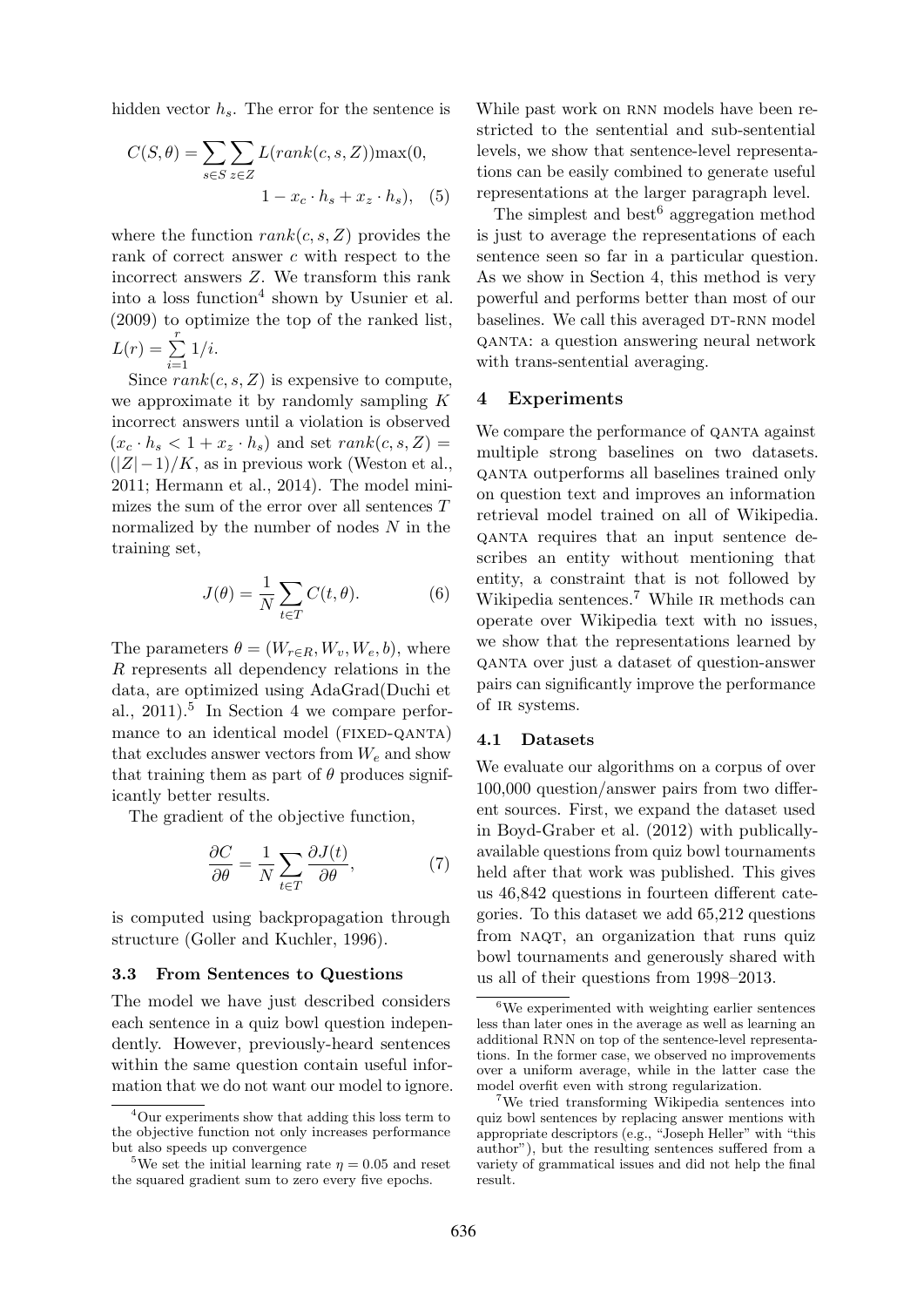Because some categories contain substantially fewer questions than others (e.g., astronomy has only 331 questions), we consider only literature and history questions, as these two categories account for more than 40% of the corpus. This leaves us with 21,041 history questions and 22,956 literature questions.

## 4.1.1 Data Preparation

To make this problem feasible, we only consider a limited set of the most popular quiz bowl answers. Before we filter out uncommon answers, we first need to map all raw answer strings to a canonical set to get around formatting and redundancy issues. Most quiz bowl answers are written to provide as much information about the entity as possible. For example, the following is the raw answer text of a question on the Chinese leader Sun Yat-sen: Sun Yat-sen; or Sun Yixian; or Sun Wen; or Sun Deming; or Nakayama Sho; or Nagao Takano. Quiz bowl writers vary in how many alternate acceptable answers they provide, which makes it tricky to strip superfluous information from the answers using rule-based approaches.

Instead, we use  $Whoosh<sup>8</sup>$  an information retrieval library, to generate features in an active learning classifier that matches existing answer strings to Wikipedia titles. If we are unable to find a match with a high enough confidence score, we throw the question out of our dataset. After this standardization process and manual vetting of the resulting output, we can use the Wikipedia page titles as training labels for the DT-RNN and baseline models.<sup>9</sup>

65.6% of answers only occur once or twice in the corpus. We filter out all answers that do not occur at least six times, which leaves us with 451 history answers and 595 literature answers that occur on average twelve times in the corpus. These pruning steps result in 4,460 usable history questions and 5,685 literature questions. While ideally we would have used all answers, our model benefits from many training examples per answer to learn meaningful representations; this issue can possibly be addressed with techniques from zero shot learning (Palatucci et al., 2009; Pasupat and Liang, 2014), which we leave to future work.

We apply basic named entity recognition (ner) by replacing all occurrences of answers in the question text with single entities (e.g., Ernest Hemingway becomes Ernest\_Hemingway). While we experimented with more advanced NER systems to detect non-answer entities, they could not handle multi-word named entities like the book Love in the Time of Cholera (title case) or battle names (e.g., Battle of Midway). A simple search/replace on all answers in our corpus works better for multi-word entities.

The preprocessed data are split into folds by tournament. We choose the past two national tournaments<sup>10</sup> as our test set as well as questions previously answered by players in Boyd-Graber et al. (2012) and assign all other questions to train and dev sets. History results are reported on a training set of 3,761 questions with 14,217 sentences and a test set of 699 questions with 2,768 sentences. Literature results are reported on a training set of 4,777 questions with 17,972 sentences and a test set of 908 questions with 3,577 sentences.

Finally, we initialize the word embedding matrix  $W_e$  with word2vec (Mikolov et al., 2013) trained on the preprocessed question text in our training set.<sup>11</sup> We use the hierarchical skipgram model setting with a window size of five words.

### 4.2 Baselines

We pit QANTA against two types of baselines: bag of words models, which enable comparison to a standard NLP baseline, and information retrieval models, which allow us to compare against traditional question answering techniques.

BOW The bow baseline is a logistic regression classifier trained on binary unigram indicators.<sup>12</sup> This simple discriminative model is an improvement over the generative quiz bowl answering model of Boyd-Graber et al. (2012).

<sup>8</sup> https://pypi.python.org/pypi/Whoosh/

<sup>&</sup>lt;sup>9</sup>Code and non-NAQT data available at http://cs. umd.edu/~miyyer/qblearn.

 $^{10}\mathrm{The}$  tournaments were selected because <code>NAQT</code> does not reuse any questions or clues within these tournaments.

 $\rm ^{11}Out$  -of-vocabulary words from the test set are initialized randomly.

<sup>12</sup>Raw word counts, frequencies, and TF-IDF weighted features did not increase performance, nor did adding bigrams to the feature set (possibly because multi-word named entities are already collapsed into single words).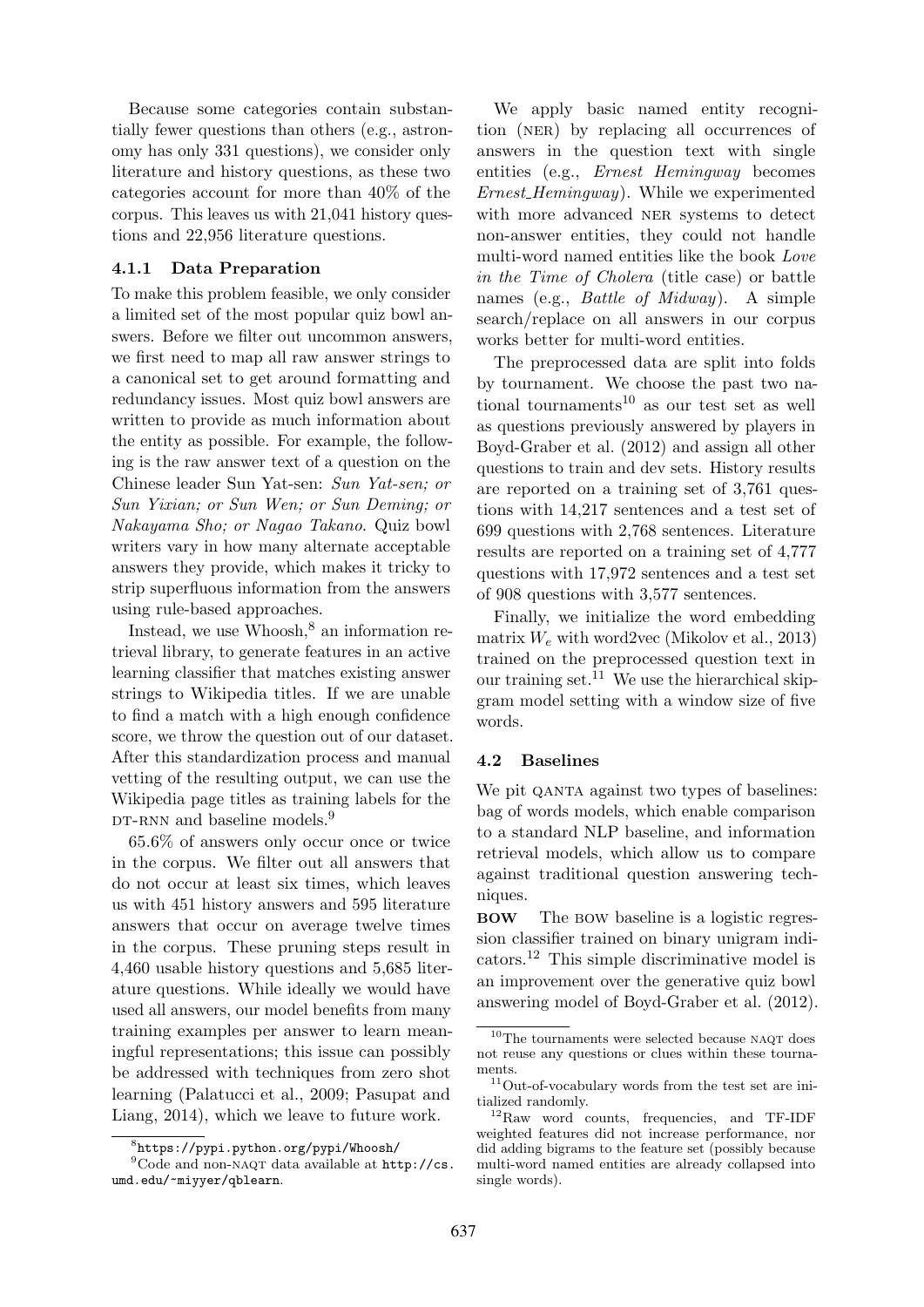BOW-DT The BOW-DT baseline is identical to bow except we augment the feature set with dependency relation indicators. We include this baseline to isolate the effects of the dependency tree structure from our compositional model.

IR-QB The IR-QB baseline maps questions to answers using the state-of-the-art Whoosh ir engine. The knowledge base for IR-QB consists of "pages" associated with each answer, where each page is the union of training question text for that answer. Given a partial question, the text is first preprocessed using a query language similar to that of Apache Lucene. This processed query is then matched to pages uses bm-25 term weighting, and the top-ranked page is considered to be the model's guess. We also incorporate fuzzy queries to catch misspellings and plurals and use Whoosh's built-in query expansion functionality to add related keywords to our queries. **IR-WIKI** The IR-WIKI model is identical to the IR-QB model except that each "page" in its knowledge base also includes all text from the associated answer's Wikipedia article. Since all other baselines and DT-RNN models operate only on the question text, this is not a valid comparison, but we offer it to show that we can improve even this strong model using QANTA.

### 4.3 DT-RNN Configurations

For all DT-RNN models the vector dimension  $d$ and the number of wrong answers per node j is set to 100. All model parameters other than  $W_e$  are randomly initialized. The non-linearity f is the normalized tanh function,  $^{13}$ 

$$
f(v) = \frac{\tanh(v)}{\|\tanh(v)\|}.
$$
 (8)

QANTA is our DT-RNN model with feature averaging across previously-seen sentences in a question. To obtain the final answer prediction given a partial question, we first generate a feature representation for each sentence within that partial question. This representation is computed by concatenating together the word embeddings and hidden representations averaged over all nodes in the tree as well as the

root node's hidden vector. Finally, we send the average of all of the individual sentence fea $tures<sup>14</sup>$  as input to a logistic regression classifier for answer prediction.

FIXED-QANTA uses the same DT-RNN configuration as QANTA except the answer vectors are kept constant as in the text-to-image model.

## 4.4 Human Comparison

Previous work provides human answers (Boyd-Graber et al., 2012) for quiz bowl questions. We use human records for 1,201 history guesses and 1,715 literature guesses from twenty-two of the quiz bowl players who answered the most questions.<sup>15</sup>

The standard scoring system for quiz bowl is 10 points for a correct guess and -5 points for an incorrect guess. We use this metric to compute a total score for each human. To obtain the corresponding score for our model, we force it to imitate each human's guessing policy. For example, Figure 3 shows a human answering in the middle of the second sentence. Since our model only considers sentence-level increments, we compare the model's prediction after the first sentence to the human prediction, which means our model is privy to less information than humans.

The resulting distributions are shown in Figure 4—our model does better than the average player on history questions, tying or defeating sixteen of the twenty-two players, but it does worse on literature questions, where it only ties or defeats eight players. The figure indicates that literature questions are harder than history questions for our model, which is corroborated by the experimental results discussed in the next section.

# 5 Discussion

In this section, we examine why QANTA improves over our baselines by giving examples of questions that are incorrectly classified by all baselines but correctly classified by qanta. We also take a close look at some sentences that all models fail to answer correctly. Finally, we visualize the answer space learned by qanta.

<sup>13</sup>The standard tanh function produced heavy saturation at higher levels of the trees, and corrective weighting as in Socher et al. (2014) hurt our model because named entities that occur as leaves are often more important than non-terminal phrases.

<sup>&</sup>lt;sup>14</sup>Initial experiments with  $L_2$  regularization hurt performance on a validation set.

<sup>&</sup>lt;sup>15</sup>Participants were skilled quiz bowl players and are not representative of the general population.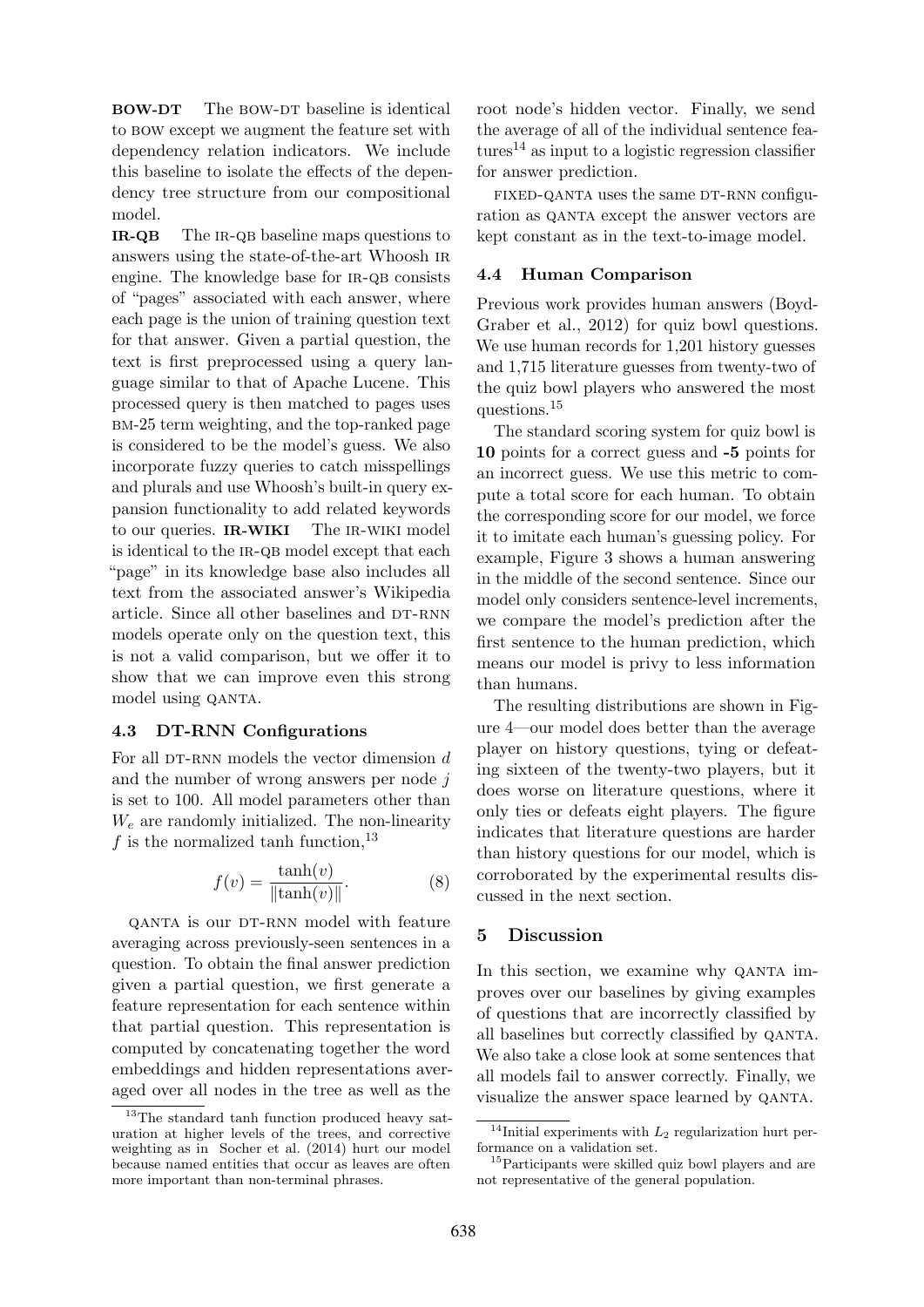|                    | History          |       |      | Literature       |       |      |
|--------------------|------------------|-------|------|------------------|-------|------|
| Model              | Pos <sub>1</sub> | Pos 2 | Full | Pos <sub>1</sub> | Pos 2 | Full |
| <b>BOW</b>         | 27.5             | 51.3  | 53.1 | 19.3             | 43.4  | 46.7 |
| BOW-DT             | 35.4             | 57.7  | 60.2 | 24.4             | 51.8  | 55.7 |
| $IR-QB$            | 37.5             | 65.9  | 71.4 | 27.4             | 54.0  | 61.9 |
| <b>FIXED-QANTA</b> | 38.3             | 64.4  | 66.2 | 28.9             | 57.7  | 62.3 |
| <b>OANTA</b>       | 47.1             | 72.1  | 73.7 | 36.4             | 68.2  | 69.1 |
| IR-WIKI            | 53.7             | 76.6  | 77.5 | 41.8             | 74.0  | 73.3 |
| $QANTA+IR-WIKI$    | 59.8             | 81.8  | 82.3 | 44.7             | 78.7  | 76.6 |

Table 1: Accuracy for history and literature at the first two sentence positions of each question and the full question. The top half of the table compares models trained on questions only, while the IR models in the bottom half have access to Wikipedia. qanta outperforms all baselines that are restricted to just the question data, and it substantially improves an IR model with access to Wikipedia despite being trained on much less data.



Figure 4: Comparisons of QANTA+IR-WIKI to human quiz bowl players. Each bar represents an individual human, and the bar height corresponds to the difference between the model score and the human score. Bars are ordered by human skill. Red bars indicate that the human is winning, while blue bars indicate that the model is winning. QANTA+IR-WIKI outperforms most humans on history questions but fails to defeat the "average" human on literature questions.

A minor character in this play can be summoned by a bell that does not always work; that character also doesn't have eyelids. Near the end, a woman who drowned her illegitimate child attempts to stab another woman in the Second Empire-style  $\diamond$  room in which the entire play takes place. For 10 points, Estelle and Ines are characters in which existentialist play in which Garcin claims "Hell is other people", written by Jean-Paul Sartre?

Figure 3: A question on the play "No Exit" with human buzz position marked as  $\degree$ . Since the buzz occurs in the middle of the second sentence, our model is only allowed to see the first sentence.

### 5.1 Experimental Results

Table 1 shows that when bag of words and information retrieval methods are restricted to question data, they perform significantly worse than qanta on early sentence positions. The

performance of BOW-DT indicates that while the dependency tree structure helps by itself, the compositional distributed representations learned by QANTA are more useful. The significant improvement when we train answers as part of our vocabulary (see Section 3.2) indicates that our model uses answer occurrences within question text to learn a more informative vector space.

The disparity between IR-QB and IR-WIKI indicates that the information retrieval models need lots of external data to work well at all sentence positions. ir-wiki performs better than other models because Wikipedia contains many more sentences that partially match specific words or phrases found in early clues than the question training set. In particular, it is impossible for all other models to answer clues in the test set that have no semantically similar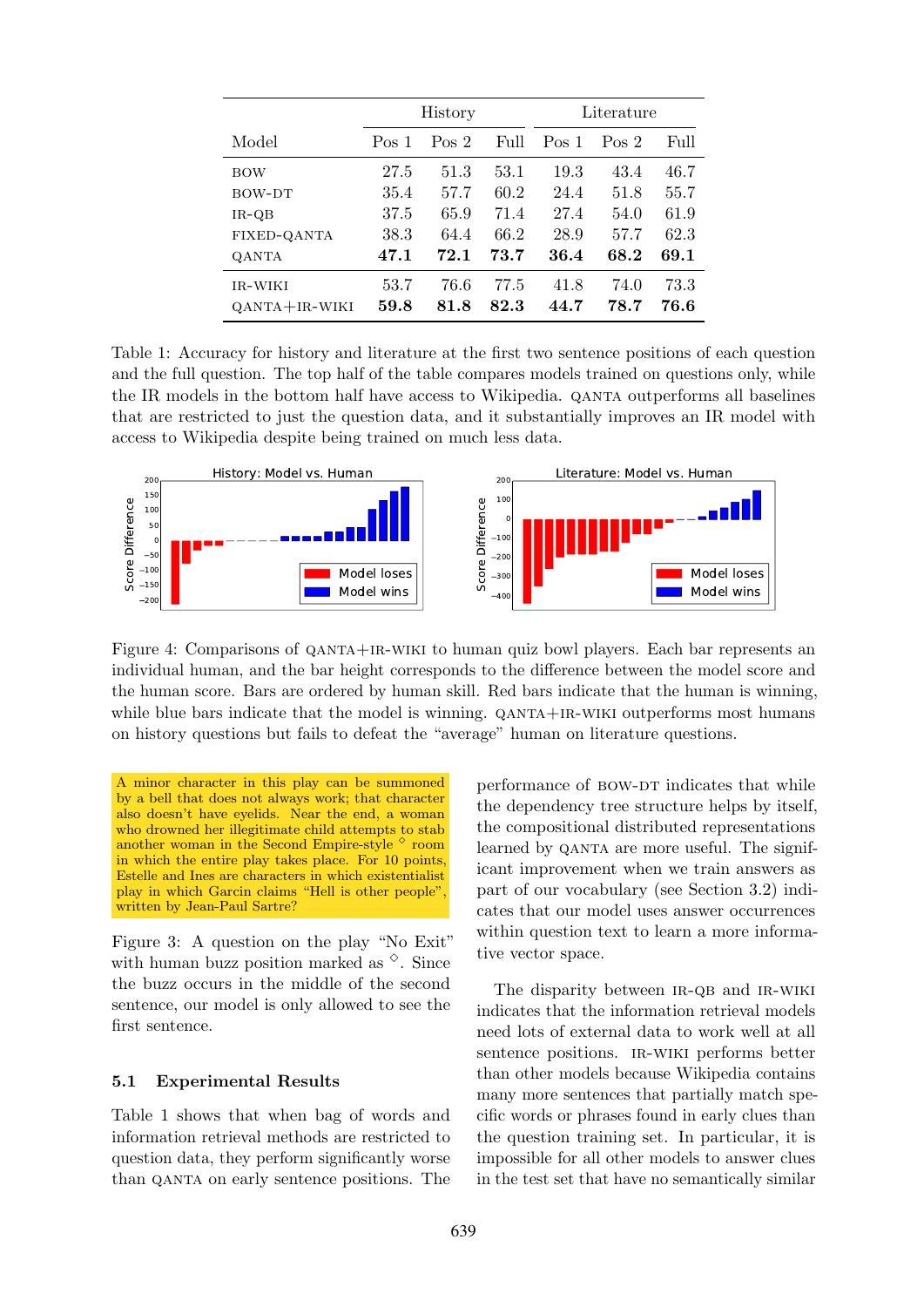or equivalent analogues in the training question data. With that said, ir methods can also operate over data that does not follow the special constraints of quiz bowl questions (e.g., every sentence uniquely identifies the answer, answers don't appear in their corresponding questions), which QANTA cannot handle. By combining QANTA and IR-WIKI, we are able to leverage access to huge knowledge bases along with deep compositional representations, giving us the best of both worlds.

# 5.2 Where the Attribute Space Helps Answer Questions

We look closely at the first sentence from a literature question about the author Thomas Mann: "He left unfinished a novel whose title character forges his father's signature to get out of school and avoids the draft by feigning desire to join".

All baselines, including IR-WIKI, are unable to predict the correct answer given only this sentence. However, QANTA makes the correct prediction. The sentence contains no named entities, which makes it almost impossible for bag of words or string matching algorithms to predict correctly. Figure 6 shows that the plot description associated with the "novel" node is strongly indicative of the answer. The five highest-scored answers are all male authors,  $^{16}$ which shows that our model is able to learn the answer type without any hand-crafted rules.

Our next example, the first sentence in Table 2, is from the first position of a question on John Quincy Adams, which is correctly answered by only QANTA. The bag of words model guesses Henry Clay, who was also a Secretary of State in the nineteenth century and helped John Quincy Adams get elected to the presidency in a "corrupt bargain". However, the model can reason that while Henry Clay was active at the same time and involved in the same political problems of the era, he did not represent the Amistad slaves, nor did he negotiate the Treaty of Ghent.

### 5.3 Where all Models Struggle

Quiz bowl questions are intentionally written to make players work to get the answer, especially at early sentence positions. Our model fails to

answer correctly more than half the time after hearing only the first sentence. We examine some examples to see if there are any patterns to what makes a question "hard" for machine learning models.

Consider this question about the Italian explorer John Cabot: "As a young man, this native of Genoa disguised himself as a Muslim to make a pilgrimage to Mecca".

While it is obvious to human readers that the man described in this sentence is not actually a Muslim, qanta has to accurately model the verb disguised to make that inference. We show the score plot of this sentence in Figure 7. The model, after presumably seeing many instances of muslim and mecca associated with Mughal emperors, is unable to prevent this information from propagating up to the root node. On the bright side, our model is able to learn that the question is expecting a human answer rather than non-human entities like the Umayyad Caliphate.

More examples of impressive answers by qanta as well as incorrect guesses by all systems are shown in Table 2.

# 5.4 Examining the Attribute Space

Figure 5 shows a t-SNE visualization (Van der Maaten and Hinton, 2008) of the 451 answers in our history dataset. The vector space is divided into six general clusters, and we focus in particular on the us presidents. Zooming in on this section reveals temporal clustering: presidents who were in office during the same timeframe occur closer together. This observation shows that QANTA is capable of learning attributes of entities during training.

### 6 Related Work

There are two threads of related work relevant to this paper. First, we discuss previous applications of compositional vector models to related NLP tasks. Then, we examine existing work on factoid question-answering and review the similarities and differences between these tasks and the game of quiz bowl.

# 6.1 Recursive Neural Networks for NLP

The principle of semantic composition states that the meaning of a phrase can be derived

 $16$ <sup>16</sup>three of whom who also have well-known unfinished novels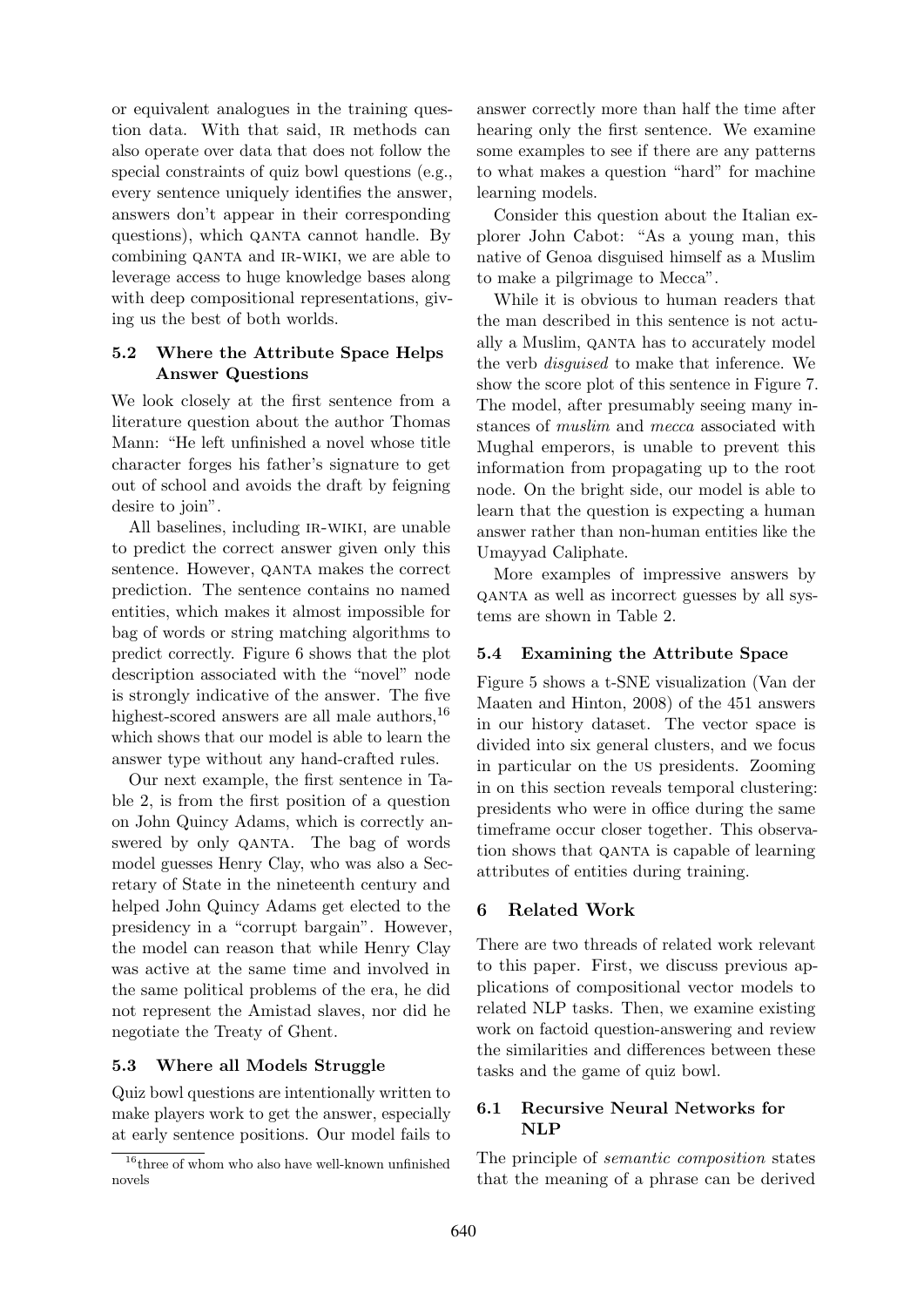

Figure 5: t-SNE 2-D projections of 451 answer vectors divided into six major clusters. The blue cluster is predominantly populated by U.S. presidents. The zoomed plot reveals temporal clustering among the presidents based on the years they spent in office.

from the meaning of the words that it contains as well as the syntax that glues those words together. Many computational models of compositionality focus on learning vector spaces (Zanzotto et al., 2010; Erk, 2012; Grefenstette et al., 2013; Yessenalina and Cardie, 2011). Recent approaches towards modeling compositional vector spaces with neural networks have been successful, although simpler functions have been proposed for short phrases (Mitchell and Lapata, 2008).

Recursive neural networks have achieved state-of-the-art performance in sentiment analysis and parsing (Socher et al., 2013c; Hermann and Blunsom, 2013; Socher et al., 2013a). RNNs have not been previously used for learning attribute spaces as we do here, although recursive tensor networks were unsuccessfully applied to a knowledge base completion task (Socher et al., 2013b). More relevant to this work are the dialogue analysis model proposed by Kalchbrenner & Blunsom (2013) and the paragraph vector model described in Le and Mikolov (2014), both of which are able to generate distributed representations of paragraphs. Here we present a simpler approach where a single model is able to learn complex sentence representations and average them across paragraphs.

#### 6.2 Factoid Question-Answering

Factoid question answering is often functionally equivalent to information retrieval. Given a knowledge base and a query, the goal is to



Figure 6: A question on the German novelist Thomas Mann that contains no named entities, along with the five top answers as scored by qanta. Each cell in the heatmap corresponds to the score (inner product) between a node in the parse tree and the given answer, and the dependency parse of the sentence is shown on the left. All of our baselines, including irwiki, are wrong, while QANTA uses the plot description to make a correct guess.

return the answer. Many approaches to this problem rely on hand-crafted pattern matching and answer-type classification to narrow down the search space (Shen, 2007; Bilotti et al., 2010; Wang, 2006). More recent factoid qa systems incorporate the web and social media into their retrieval systems (Bian et al., 2008). In contrast to these approaches, we place the burden of learning answer types and patterns on the model.

### 7 Future Work

While we have shown that DT-RNNs are effective models for quiz bowl question answering, other factoid qa tasks are more challenging. Questions like what does the AARP stand for? from trec qa data require additional infrastructure. A more apt comparison would be to IBM's proprietary Watson system (Lally et al., 2012) for Jeopardy, which is limited to single sentences, or to models trained on Yago (Hoffart et al., 2013).

We would also like to fairly compare QANTA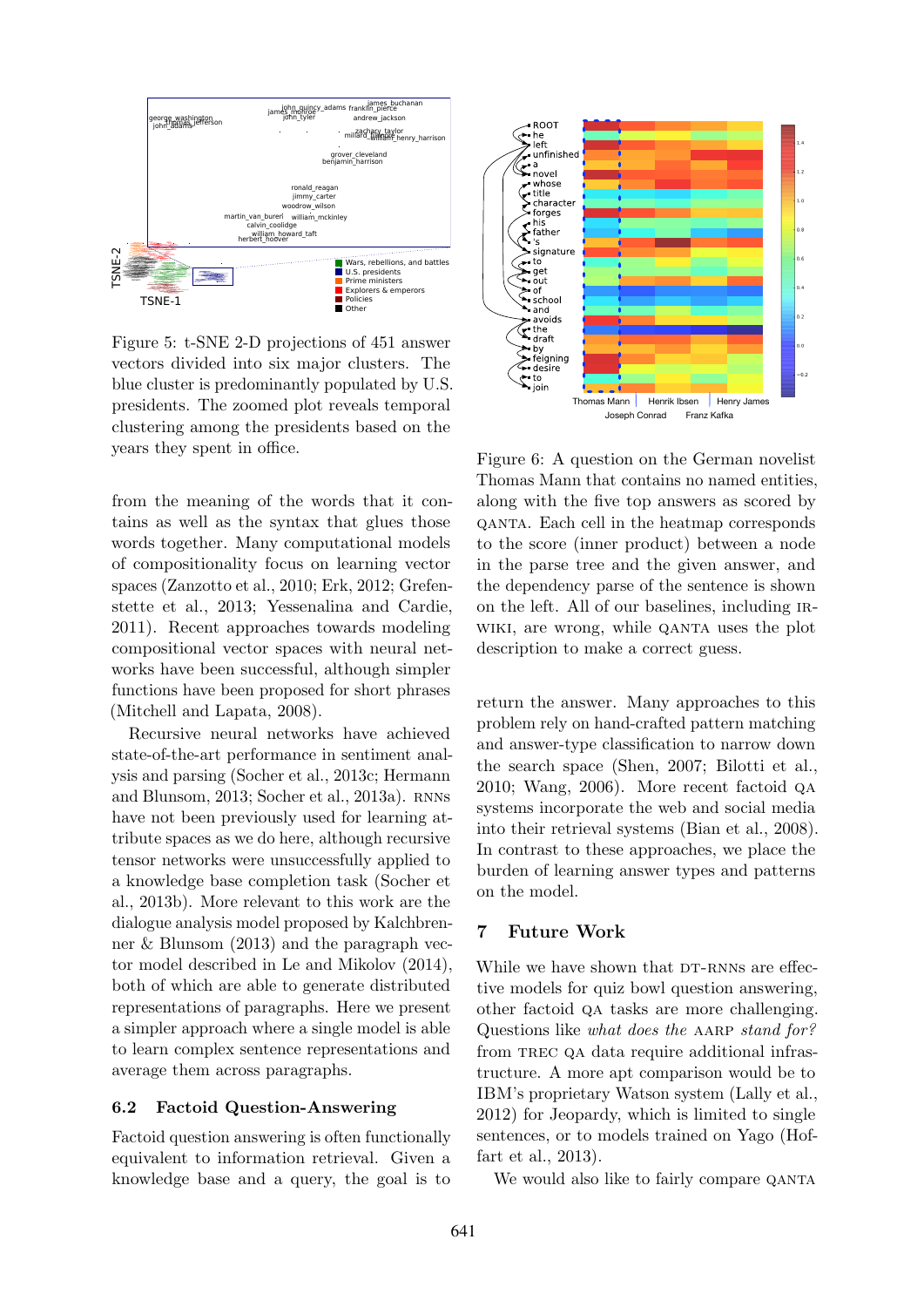

Figure 7: An extremely misleading question about John Cabot, at least to computer models. The words muslim and mecca lead to three Mughal emperors in the top five guesses from qanta; other models are similarly led awry.

with IR-WIKI. A promising avenue for future work would be to incorporate Wikipedia data into qanta by transforming sentences to look like quiz bowl questions (Wang et al., 2007) and to select relevant sentences, as not every sentence in a Wikipedia article directly describes its subject. Syntax-specific annotation (Sayeed et al., 2012) may help in this regard.

Finally, we could adapt the attribute space learned by the DT-RNN to use information from knowledge bases and to aid in knowledge base completion. Having learned many facts about entities that occur in question text, a DT-RNN could add new facts to a knowledge base or check existing relationships.

# 8 Conclusion

We present QANTA, a dependency-tree recursive neural network for factoid question answering that outperforms bag of words and information retrieval baselines. Our model improves upon a contrastive max-margin objective function from previous work to dynamically update answer vectors during training with a single model. Finally, we show that sentence-level representations can be easily and effectively combined to generate paragraph-level represen-

| $\overline{\mathrm{Q}}$ | he also successfully represented the amistad     |
|-------------------------|--------------------------------------------------|
|                         | slaves and negotiated the treaty of ghent and    |
|                         | the annexation of florida from spain during his  |
|                         | stint as secretary of state under james monroe   |
| А                       | john quincy adams, henry clay, andrew jack-      |
|                         |                                                  |
|                         | son                                              |
| $\overline{\mathrm{Q}}$ | this work refers to people who fell on their     |
|                         | knees in hopeless cathedrals and who jumped      |
|                         | off the brooklyn bridge                          |
| А                       | howl, the tempest, paradise lost                 |
| Q                       | despite the fact that twenty six martyrs were    |
|                         | crucified here in the late sixteenth century it  |
|                         |                                                  |
|                         | remained the center of christianity in its coun- |
|                         | try                                              |
| A                       | nagasaki, guadalcanal, ethiopia                  |
| Q                       | this novel parodies freudianism in a chapter     |
|                         | about the protagonist 's dream of holding a      |
|                         | live fish in his hands                           |
| А                       |                                                  |
|                         | billy budd, the ambassadors, all my sons         |
| $\overline{\mathrm{Q}}$ | a contemporary of elizabeth i he came to power   |
|                         |                                                  |
|                         | two years before her and died two years later    |
| A                       | grover cleveland, benjamin harrison, henry       |
|                         |                                                  |
|                         | cabot lodge                                      |

Table 2: Five example sentences occuring at the first sentence position along with their top three answers as scored by QANTA; correct answers are marked with blue and wrong answers are marked with red. QANTA gets the first three correct, unlike all other baselines. The last two questions are too difficult for all of our models, requiring external knowledge (e.g., Freudianism) and temporal reasoning.

tations with more predictive power than those of the individual sentences.

# Acknowledgments

We thank the anonymous reviewers, Stephanie Hwa, Bert Huang, and He He for their insightful comments. We thank Sharad Vikram, R. Hentzel, and the members of NAQT for providing our data. This work was supported by nsf Grant IIS-1320538. Boyd-Graber is also supported by NSF Grant CCF-1018625. Any opinions, findings, conclusions, or recommendations expressed here are those of the authors and do not necessarily reflect the view of the sponsor.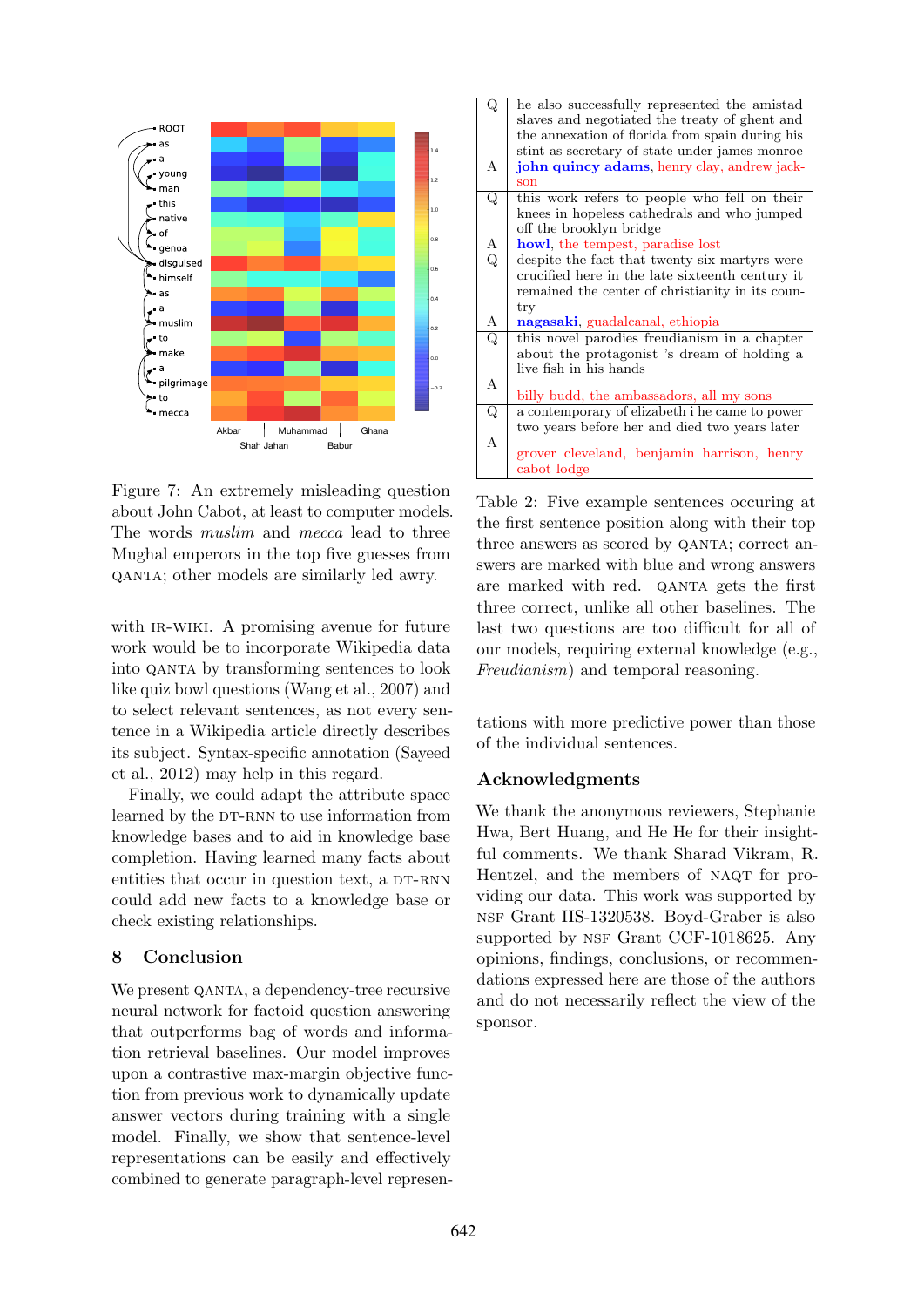#### References

- Yoshua Bengio, Réjean Ducharme, Pascal Vincent, and Christian Jauvin. 2003. A neural probabilistic language model. JMLR.
- Jiang Bian, Yandong Liu, Eugene Agichtein, and Hongyuan Zha. 2008. Finding the right facts in the crowd: factoid question answering over social media. In WWW.
- Matthew W. Bilotti, Jonathan Elsas, Jaime Carbonell, and Eric Nyberg. 2010. Rank learning for factoid question answering with linguistic and semantic constraints. In CIKM.
- Jordan Boyd-Graber, Brianna Satinoff, He He, and Hal Daume III. 2012. Besting the quiz master: Crowdsourcing incremental classification games. In EMNLP.
- Marie-Catherine De Marneffe, Bill MacCartney, Christopher D Manning, et al. 2006. Generating typed dependency parses from phrase structure parses. In LREC.
- John Duchi, Elad Hazan, and Yoram Singer. 2011. Adaptive subgradient methods for online learning and stochastic optimization. JMLR, 999999:2121– 2159.
- Katrin Erk. 2012. Vector space models of word meaning and phrase meaning: A survey. Language and Linguistics Compass.
- Christoph Goller and Andreas Kuchler. 1996. Learning task-dependent distributed representations by backpropagation through structure. In Neural Networks, 1996., IEEE International Conference on, volume 1.
- Edward Grefenstette, Georgiana Dinu, Yao-Zhong Zhang, Mehrnoosh Sadrzadeh, and Marco Baroni. 2013. Multi-step regression learning for compositional distributional semantics. CoRR.
- Karl Moritz Hermann and Phil Blunsom. 2013. The Role of Syntax in Vector Space Models of Compositional Semantics. In ACL.
- Karl Moritz Hermann, Edward Grefenstette, and Phil Blunsom. 2013. "not not bad" is not "bad": A distributional account of negation. Proceedings of the ACL Workshop on Continuous Vector Space Models and their Compositionality.
- Karl Moritz Hermann, Dipanjan Das, Jason Weston, and Kuzman Ganchev. 2014. Semantic frame identification with distributed word representations. In ACL.
- Johannes Hoffart, Fabian M Suchanek, Klaus Berberich, and Gerhard Weikum. 2013. Yago2: A spatially and temporally enhanced knowledge base from wikipedia. Artificial Intelligence, 194:28–61.
- Mohit Iyyer, Peter Enns, Jordan Boyd-Graber, and Philip Resnik. 2014. Political ideology detection using recursive neural networks.
- Nal Kalchbrenner and Phil Blunsom. 2013. Recurrent convolutional neural networks for discourse compositionality. Proceedings of the 2013 Workshop on Continuous Vector Space Models and their Compositionality.
- Adam Lally, John M Prager, Michael C McCord, BK Boguraev, Siddharth Patwardhan, James Fan, Paul Fodor, and Jennifer Chu-Carroll. 2012. Question analysis: How watson reads a clue. IBM Journal of Research and Development.
- Quoc V Le and Tomas Mikolov. 2014. Distributed representations of sentences and documents.
- Tomas Mikolov, Kai Chen, Greg Corrado, and Jeffrey Dean. 2013. Efficient estimation of word representations in vector space. arXiv preprint arXiv:1301.3781.
- Jeff Mitchell and Mirella Lapata. 2008. Vector-based models of semantic composition. In ACL.
- Mark Palatucci, Dean Pomerleau, Geoffrey E. Hinton, and Tom M. Mitchell. 2009. Zero-shot learning with semantic output codes. In NIPS.
- P. Pasupat and P. Liang. 2014. Zero-shot entity extraction from web pages. In ACL.
- Asad B Sayeed, Jordan Boyd-Graber, Bryan Rusk, and Amy Weinberg. 2012. Grammatical structures for word-level sentiment detection. In NAACL.
- Dan Shen. 2007. Using semantic role to improve question answering. In EMNLP.
- Richard Socher, Jeffrey Pennington, Eric H. Huang, Andrew Y. Ng, and Christopher D. Manning. 2011. Semi-Supervised Recursive Autoencoders for Predicting Sentiment Distributions. In EMNLP.
- Richard Socher, John Bauer, Christopher D. Manning, and Andrew Y. Ng. 2013a. Parsing With Compositional Vector Grammars. In ACL.
- Richard Socher, Danqi Chen, Christopher D. Manning, and Andrew Y. Ng. 2013b. Reasoning With Neural Tensor Networks For Knowledge Base Completion. In NIPS.
- Richard Socher, Alex Perelygin, Jean Y Wu, Jason Chuang, Christopher D Manning, Andrew Y Ng, and Christopher Potts. 2013c. Recursive deep models for semantic compositionality over a sentiment treebank. In EMNLP.
- Richard Socher, Quoc V Le, Christopher D Manning, and Andrew Y Ng. 2014. Grounded compositional semantics for finding and describing images with sentences. TACL.
- Nicolas Usunier, David Buffoni, and Patrick Gallinari. 2009. Ranking with ordered weighted pairwise classification. In ICML.
- Laurens Van der Maaten and Geoffrey Hinton. 2008. Visualizing data using t-sne. JMLR.
- Mengqiu Wang, Noah A. Smith, and Teruko Mitamura. 2007. What is the Jeopardy model? a quasisynchronous grammar for QA. In EMNLP.